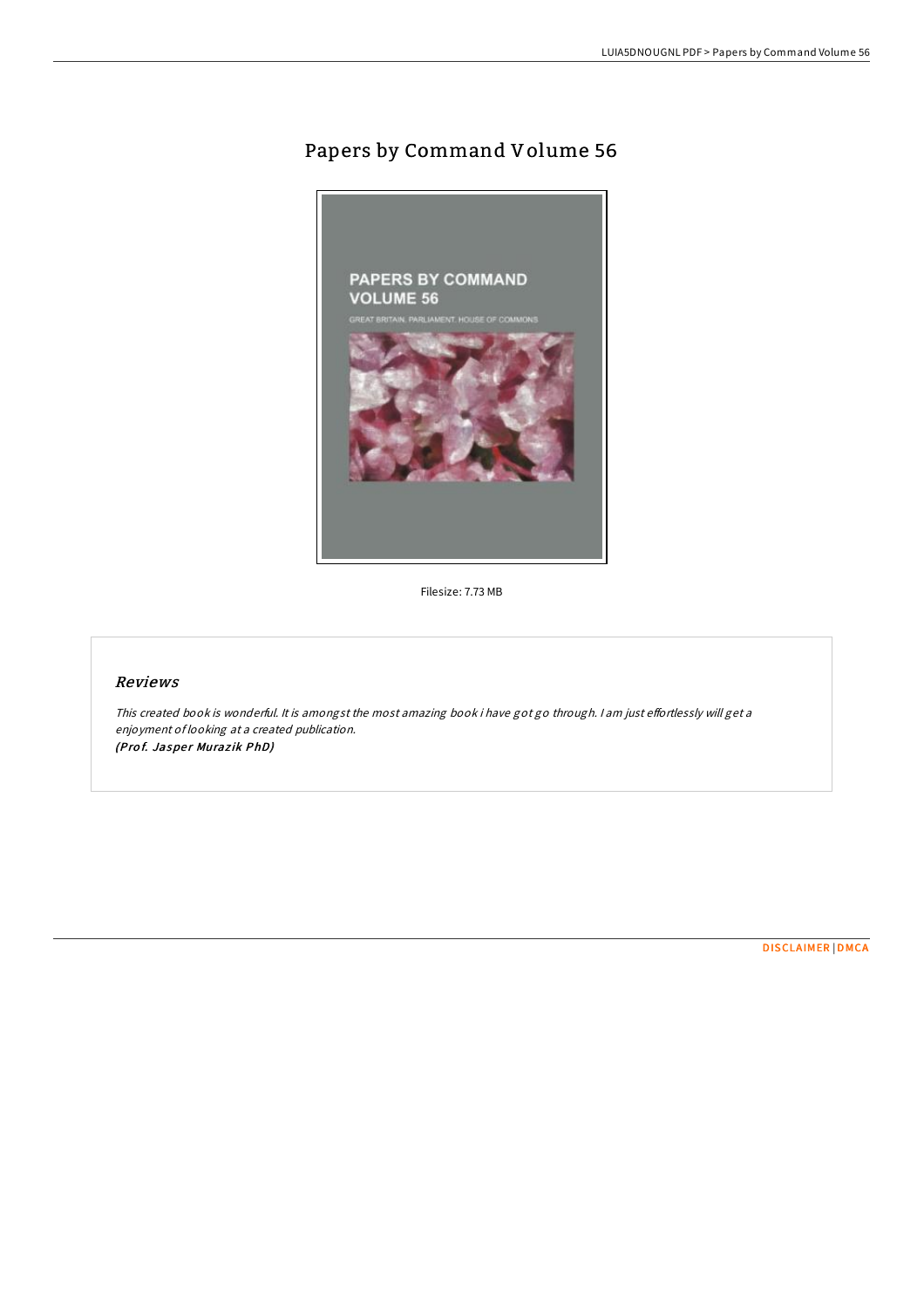## PAPERS BY COMMAND VOLUME 56



Rarebooksclub.com, United States, 2012. Paperback. Book Condition: New. 246 x 189 mm. Language: English . Brand New Book \*\*\*\*\* Print on Demand \*\*\*\*\*.This historic book may have numerous typos and missing text. Purchasers can download a free scanned copy of the original book (without typos) from the publisher. Not indexed. Not illustrated. 1901 Excerpt: .Class. Estate Management. Telegraphy and Telephony. Farm Book-keeping. Tailoring. Military Drill. Musical Drill. Teachers Certificate Class. Teachers Scholarship Class. Needlework. Cookery. Dressmaking. Sick Nursing. Ambulance Work. Bookkeeping. Commercial and Physical Geography. Commercial Law. Commercial Arithmetic. Mensuration. Precis. Shorthand. Type-writing. English. French. German. Spanish. Italian. Latin. Science and Art subjects of the Directory. Commercial subjects. Science a id Art subjects of the Director Science and Art subjects of the Directory. RETURN showing the extent to which, and the manner in which Local, Authorities Technical Education (including Science, Art, RETURN showing the extent to which, and the manner in which, Local Authorities Technical Education (including Science, Art, 0 0 1,483 16 10 Every year the following Scholarships are offered: --Scholarships for Boys: Two of 60/. annually for 3 years; one of 50/. annually for 3 years for those already holding an open Scholarship at some University10 of 20/. annuallv for 2 years and renewable, 10 of 10/. annually for two years and renewable. Scholarships for Girls: One of 507. annually for 3 years; five of 207. annually for 3 years; 10 of 107. annually for 3 years. All except the 607. Scholarships must be held at schools in the County; 5 Dairy Scholarships of 12/. each, tenable at the British Dairy Institute, are offered every year in January. 14 1 0 2 10 6 for Agricultural Experiments. (This amount was a small balance due in regpeot of experiments initiated more than 2 years ago.) Science and Art subjects...

Read Papers by Co[mmand](http://almighty24.tech/papers-by-command-volume-56-paperback.html) Volume 56 Online  $\overline{\phantom{a}}^{\rm ps}$ Download PDF Papers by Co[mmand](http://almighty24.tech/papers-by-command-volume-56-paperback.html) Volume 56